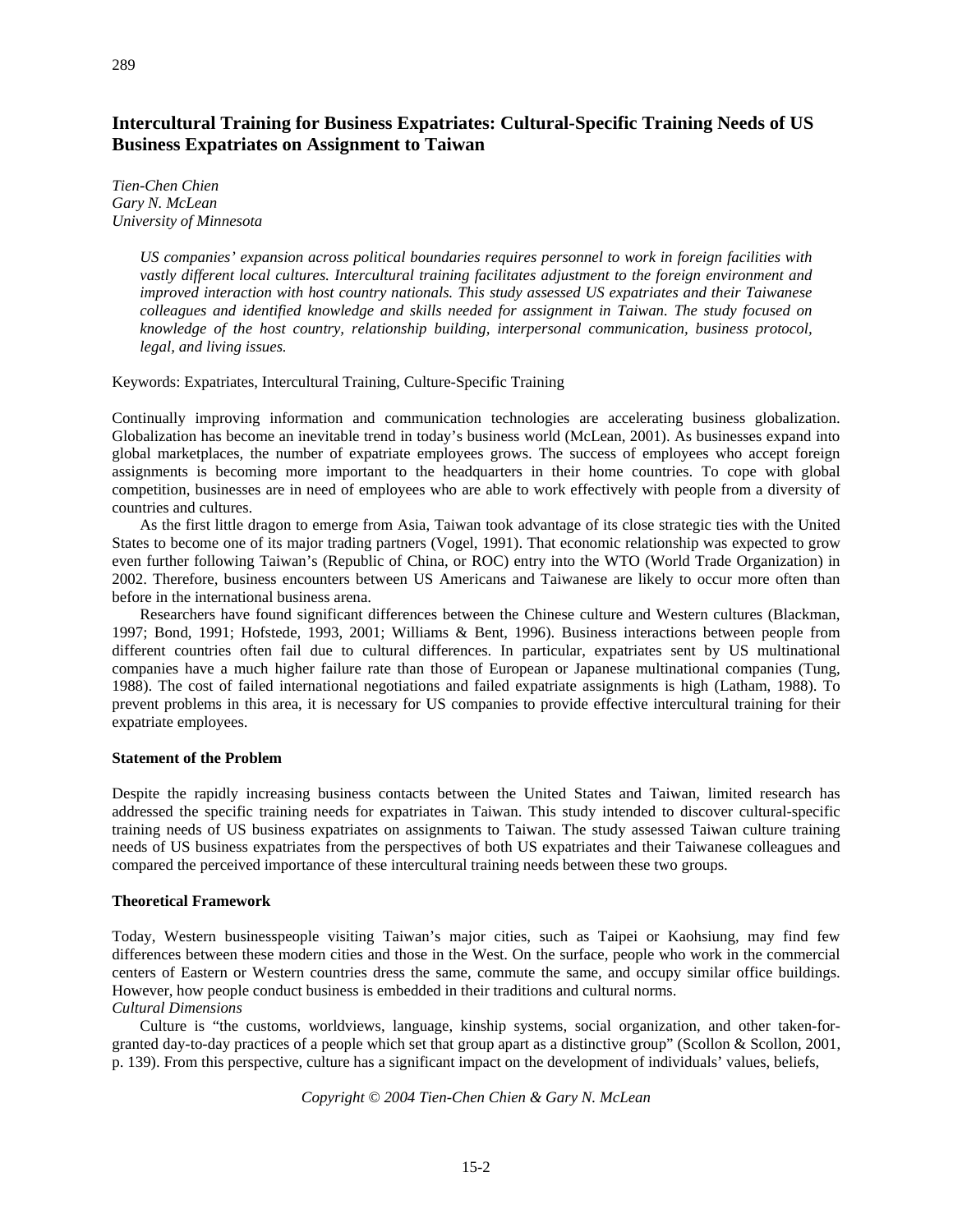and worldviews. It further influences their behavior and activities in everyday life. Many anthropologists and social scientists have studied culture. Some of them have attempted to classify culture. In Hall's (1959) *The Silent Language*, culture was considered as a form of communication. Hall and Hall (1990) identified four dimensions of cultural differences based on communication patterns: (1) high-context/low-context, (2) space, (3) time, and (4) information flow.

In his book, *Culture's Consequences*, Hofstede (2001) stated, "culture is to a human collectivity what personality is to an individual" (p. 10). He defined culture as "the collective programming of the mind that distinguishes the members of one group or category of people from another" (p. 8). Hofstede (2001) studied IBM employees in over 50 countries in the 1960's and developed five main dimensions of cultural differences: (1) power distance, (2) uncertainty avoidance, (3) individualism and collectivism, (4) masculinity and femininity, and (5) longterm versus short-term orientation. In Hofstede's (2001) study, Taiwan was found to have larger power distance than the United States. Taiwan had stronger uncertainty avoidance than the United States. The United States had a higher score in masculinity than Taiwan. The United States ranked the highest on individualism, while Taiwan scored low on this dimension. The United States ranked low on long-term orientation. In contrast, Taiwan was found to be highly long-term oriented.

Trompenaars (1998) described culture as "a shared definition of a situation by a group" (p. 20). Culture can be observed through "social interaction, or meaningful communication, presupposes common ways of processing information among the people interacting" (p. 20). Culture is to human as water is to fish. People need it; however, they are usually not aware of it until they are no longer in it (Trompenaars, 1998). According to Trompenaars (1993), culture can be examined through five dimensions: (1) universalism versus particularism (relationships and rules), (2) collectivism versus individualism (the group and the individual), (3) neutral versus emotional (the degree to which feelings are expressed), (4) specific versus diffuse (how much people get involved), and (5) achievement versus ascription (how people achieve status).

Gannon (2001) analyzed cultures of 23 countries and categorized them into groups. He used American football as a cultural metaphor to describe the U.S. American culture and the Chinese family altar to describe the Chinese culture. According to Gannon (2001), countries can be grouped into four types of cultures: (1) authority-ranking national cultures (collectivism with high power distance), (2) equality-matching national cultures (individualism with high power distance), (3) market-pricing national cultures (individualism with low power distance), and (4) community-sharing national cultures (collectivism with low power distance). The United States falls into the category of market pricing. In market-pricing cultures, individualism is emphasized. Countries with this type of culture are also market-dominated. Since it is free market, inequality resulting from this operation is acceptable (Gannon, 2001). Gannon (2001) stated that some cultures should be analyzed beyond the boundary of nations. The Chinese are considered to be an ethnic group, regardless of the nation in which they reside. Chinese tradition is deeply influenced by Confucianism (Gannon, 2001). The Chinese highly respect their ancestors. They are very family-oriented. "The family is the basic social unit through which all are united in a relation-based system" (Gannon, 2001, p. 435). Characteristics of Chinese culture can be symbolized by the Chinese family altar (Gannon, 2001).

Apparently there is a gap between the US and Chinese cultures. Coping with this issue, many US multinational companies hire Chinese Americans as middle people to bridge the gap between East and West (Blackman, 1997; Lam, 2000). These Chinese Americans have the experience of living in mainland China, Taiwan, or Hong Kong, and are hired by US companies to work in these areas. They are then expected to deal with two different legal, social, and political systems, two negotiation styles, two languages, and two sets of expectations (Lam, 2000). Simply relying on Chinese Americans to function in the middle should not be a long-term solution to this personnel problem. Multinational companies need to pay more attention to the training and development of their expatriate employees (Lam, 2000). In addition, the experience of working overseas is very helpful to the development of global leadership (Oddou & Mendenhall, 2000). Business expatriates can become important human resources to companies, especially those with international or multinational operations (Mendenhall, 2001). *Intercultural Training* 

Intercultural training helps expatriates understand culture differences, provides information and knowledge of a specific culture, and helps reduce emotional challenges (Brislin & Yoshida, 1994). Effective intercultural training can help expatriates adjust to the host culture and enhance job performance (Black & Mendenhall, 1990). Researchers have found that intercultural training in general is effective (Black & Mendenhall, 1990; Deshpande & Viswesvaran, 1992; Morris & Ribie, 2001).

Since intercultural training has broad goals and objectives, it is difficult to determine what exactly should be taught in training. Goodman (1994) proposed a list of knowledge areas that intercultural training should provide for international executives that included both culture-general and culture-specific training. First, international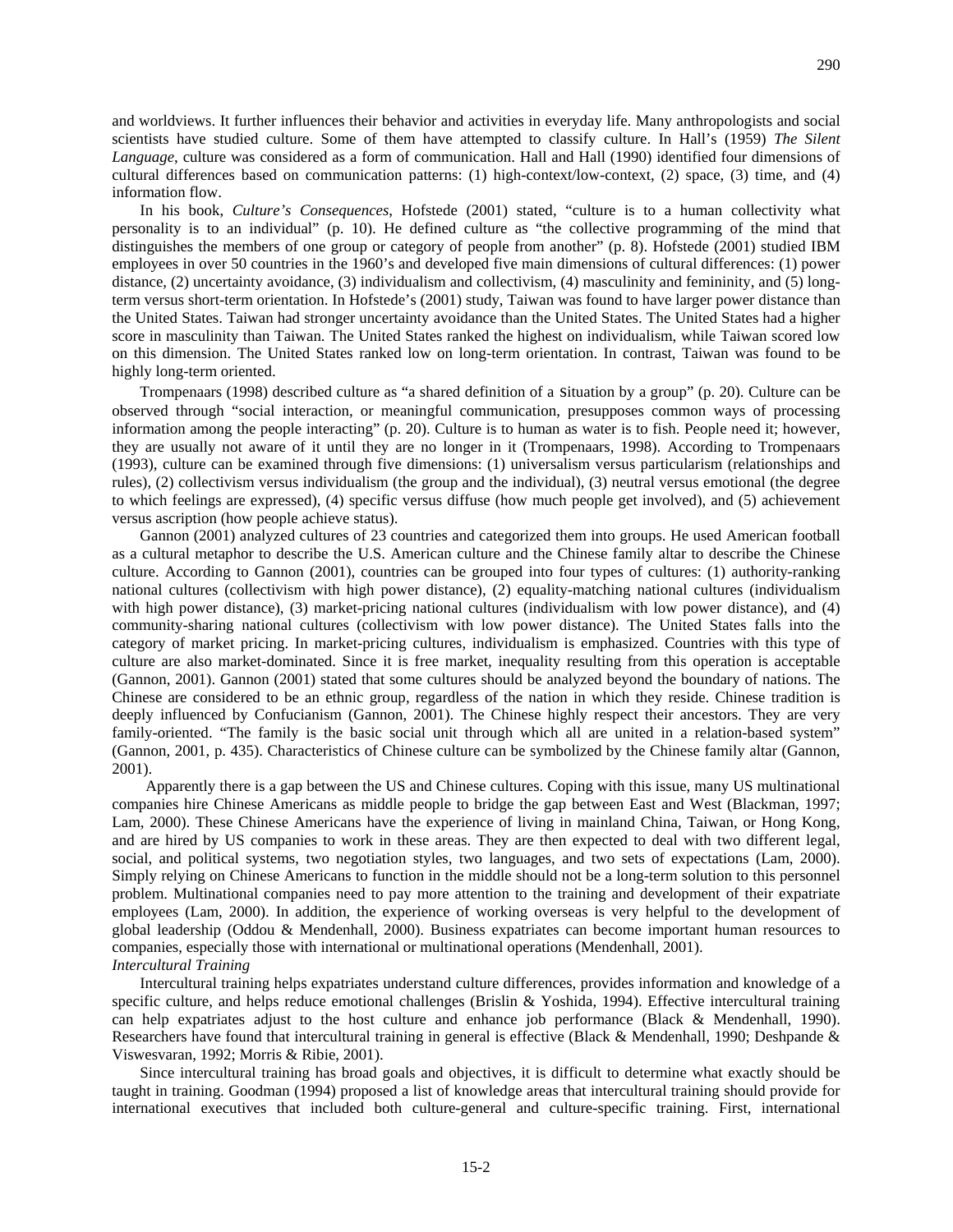executives need to understand the role that culture plays in international business. Then they need to know the history and geography of the host country; the social, demographic, and business trends of the country; and the country's politics and economics. They should understand that there are different communication styles between cultures and should know about the verbal and written communication, as well as the nonverbal communication of the culture with which they are dealing. International executives need to learn introductions, greetings, and proper use of people's titles. They also need to know about entertainment and gift-giving in the foreign country. Other than the above, international executives should know the cultural differences in marketing, sales, quality, packaging, decision making, negotiations, and managing (Goodman, 1994).

Brislin and Yoshida (1994) recommended that intercultural training programs should cover four areas: (1) awareness of culture and culture differences; (2) knowledge of a target culture or facts that are accepted within a culture, as they are necessary for adjustment; (3) emotional challenges that trainees will encounter and how to cope with anxiety and stress when they are in a different cultural environment; and (4) acquiring skills and adopting appropriate behaviors of a specific culture. Brislin and Yoshida (1994) also stated that culture-specific training was to provide learners with the knowledge of a specific culture. They concluded with several themes of culture-specific knowledge: "(a) work, (b) time and space, (c) language, (d) roles, (e) importance of the group and importance of the individual, (f) rituals and superstitions, (g) hierarchies: class and status, and (h) values" (p. 45).

Smith (1993) interviewed 10 US business executives who had the experience of working in Taiwan and found that it was necessary for US business expatriates to acquire knowledge and skills in the following areas: (1) building relationships and trust with their Taiwanese counterparts; (2) understanding the history of Taiwan and the political issues between Taiwan and the United States, mainland China, Hong Kong, and Japan; (3) being familiar with communication patterns of their Taiwanese counterparts and being able to deal with communication problems; (4) understanding Taiwan's business protocol and how business is conducted in Taiwan; (5) knowing about the Taiwan market, sales opportunities in Taiwan, and Taiwan's marketing strategies; and (6) understanding behaviors and attitudes of their Taiwanese counterparts in order to know how to perceive them, feel about them, and respond to them.

### **Research Questions**

The study attempted to find answers to the following questions:

- 1. To what extent are specific intercultural knowledge and skills perceived to be needed by US business expatriates in Taiwan?
- 2. Do differences exist between US expatriates and their Taiwanese colleagues in terms of the perceived importance of these intercultural training needs?

### **Research Methods**

### *Participants*

This study used the survey method to assess the opinions of US business expatriates and their Taiwanese colleagues. However, it was impossible to identify and locate all US businesspeople who were in Taiwan at the time the study was conducted. To determine the population of US business expatriates in Taiwan, a membership directory was obtained from the American Chamber of Commerce in Taiwan. Approximately 1,000 individuals who represented 600 corporations were listed in the *2001-2002 AmCham Membership Directory*. It was assumed that Chinese Americans and US citizens who had Chinese ethnicity in their background had been influenced previously by Chinese culture. Therefore, members with Chinese names were eliminated from the list. US subjects who responded that they had Chinese ethnicity in their background were excluded from the study as well. This study also excluded US government agents because they were not business expatriates. Those who had addresses that were not in Taiwan were also eliminated. The final total was 283 individuals from the AmCham in Taiwan who became the target population of the study. Since the number of the population was small, there was no need to sample the population. All 283 people were surveyed.

To determine the Taiwanese subjects, each US subject was asked to recommend two of his or her Taiwanese colleagues to participate in this study. However, between the two Taiwanese subjects, only one was to be used for this study. This was done to avoid giving the subjects a sense of obligation to participate. It was also used to increase the response rate of Taiwanese subjects. US subjects who responded to the survey but whose Taiwanese colleagues did not were not used in this study. The same decision rule was used for those Taiwanese subjects who responded to the survey but whose US colleagues did not. For US subjects who responded to the survey, if both of their Taiwanese colleagues returned the survey, a random selection was used to decide which one to use in the study.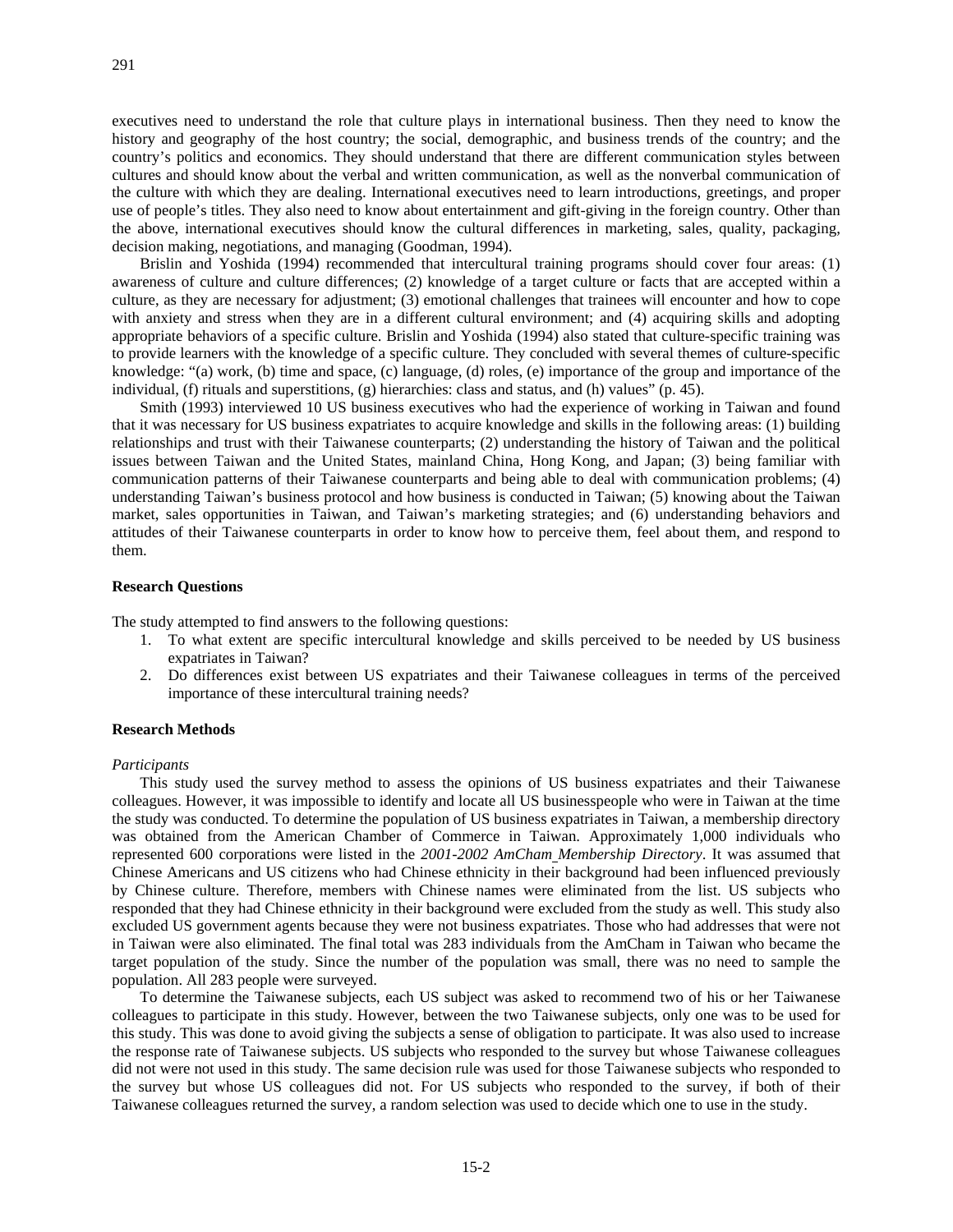In the first mailing, 283 surveys were sent to US subjects. Thirty-seven surveys were returned because of bad addresses. Among the new total of 246 surveys, 67 US participants and 81 Taiwanese participants returned the questionnaire. These were matched as 64 pairs. An additional 182 surveys were sent as follow up. After the second mailing, 14 additional US participants and 16 additional Taiwanese participants returned the questionnaire. There were 14 additional pairs matched. Therefore, a total of 81 US subjects returned the questionnaire for a response rate of 32.9%. A total of 97 Taiwanese subjects returned the questionnaire for a response rate of 19.7%. Seventy-eight pairs were matched, for a paired response rate of 31.7%. Table 1 lists responses after the first mailing and follow-up, total responses, and total response rates.

| Table 1. Responses and Response Rates |  |  |
|---------------------------------------|--|--|
|---------------------------------------|--|--|

|                            | US (246) | TW (492) | Pairs (246) |
|----------------------------|----------|----------|-------------|
| <b>After First Mailing</b> |          | 81       | 64          |
| After Follow Up            | 14       | 16       | 14          |
| <b>Total Responses</b>     |          | 97       | 78          |
| <b>Response Rates</b>      | 32.9%    | 19.7%    | 31.7%       |

Among the 78 US subjects, 82.1% were male and 17.9% were female. All held US citizenship, and none had Chinese ethnicity in their background. Of the US subjects, 73.1% had a spouse or significant other with them in Taiwan, and 39.7% had a child with them in Taiwan; 48.7% of the US respondents had more than 10 years of international work experience, and 33.3% had 1-3 years of work experience in Taiwan. Among the 78 Taiwanese subjects, 50% were male and 50% were female. All held ROC (Taiwan) citizenship, and all had Chinese ethnicity in their background. Most of them (44.9%) had the experience of working with a US expatriate for at least 10 years. *Instrumentation* 

A survey questionnaire was developed for the study to assess subjects' opinions on the intercultural training needs of US business expatriates in Taiwan. Twenty-six items were identified as knowledge/skill needed for US business expatriates in Taiwan. They were grouped into six categories: (1) knowledge of the nation, (2) relationship building, (3) interpersonal communication, (4) business protocol, (5) legal issues, and (6) living in Taiwan. The scale ranged from 1 to 5 (1 = not needed; 2 = little need; 3 = some need; 4 = much need; 5 = extremely necessary) to measure the extent to which each item is needed by US business expatriates in Taiwan. The questionnaire also contained questions to collect subjects' demographic information. Open-ended questions and space were provided for comments and suggestions.

To develop the questionnaire, the researcher created a draft questionnaire based upon Smith's (1993) findings. After the draft was created, ten people were requested to review the questionnaire to ensure its validity. They included five US expatriates with experience working in Taiwan and five Taiwanese with the experience of working with US expatriates. Changes were then made in accordance with their suggestions.

A Chinese version of the questionnaire was created by the researcher and was reviewed by a Taiwanese who is fluent in both Chinese and English. Then, a US American who has Chinese language training back translated the Chinese questionnaire into English. The back-translated questionnaire was then compared with the original English version of the questionnaire to ensure that the questions in the two languages delivered the same meanings. Revisions in the translated version were made until it was deemed that the two questionnaires were asking for the same information. In the questionnaire for the Taiwanese subjects, each item was written in English (for those who preferred to work in English), immediately followed by its Chinese translation.

After the questionnaire was developed, a pilot study was conducted. Four US businesspeople who had experience working in Taiwan and four Taiwanese who had experience working with US business expatriates participated. The results of the pilot study suggested that there were no obvious problems in the questionnaire.

Reliability of the instrument was established based on actual questionnaire results. The Cronbach's alphas were .76, .90, .66, .85, .83, and .88 for categories 1 through 6, respectively. The overall alpha was .90. *Procedures* 

Before the questionnaire was mailed to the US subjects, a pre-notice letter was sent to inform them of the survey. Then, the survey was sent to the US subjects by airmail from the United States. Each envelope contained one copy of the questionnaire for the US subjects, two copies of the questionnaire for distribution to their Taiwanese colleagues, a cover letter to US subjects, two cover letters (with Chinese translation) to Taiwanese subjects, and three addressed return envelopes. In the cover letter, all US subjects were asked to give the Chinese questionnaires to two of their Taiwanese colleagues. Each questionnaire was assigned a code number. For each questionnaire sent to the US subjects, there was a number that matched the one assigned to their Taiwanese colleagues. This was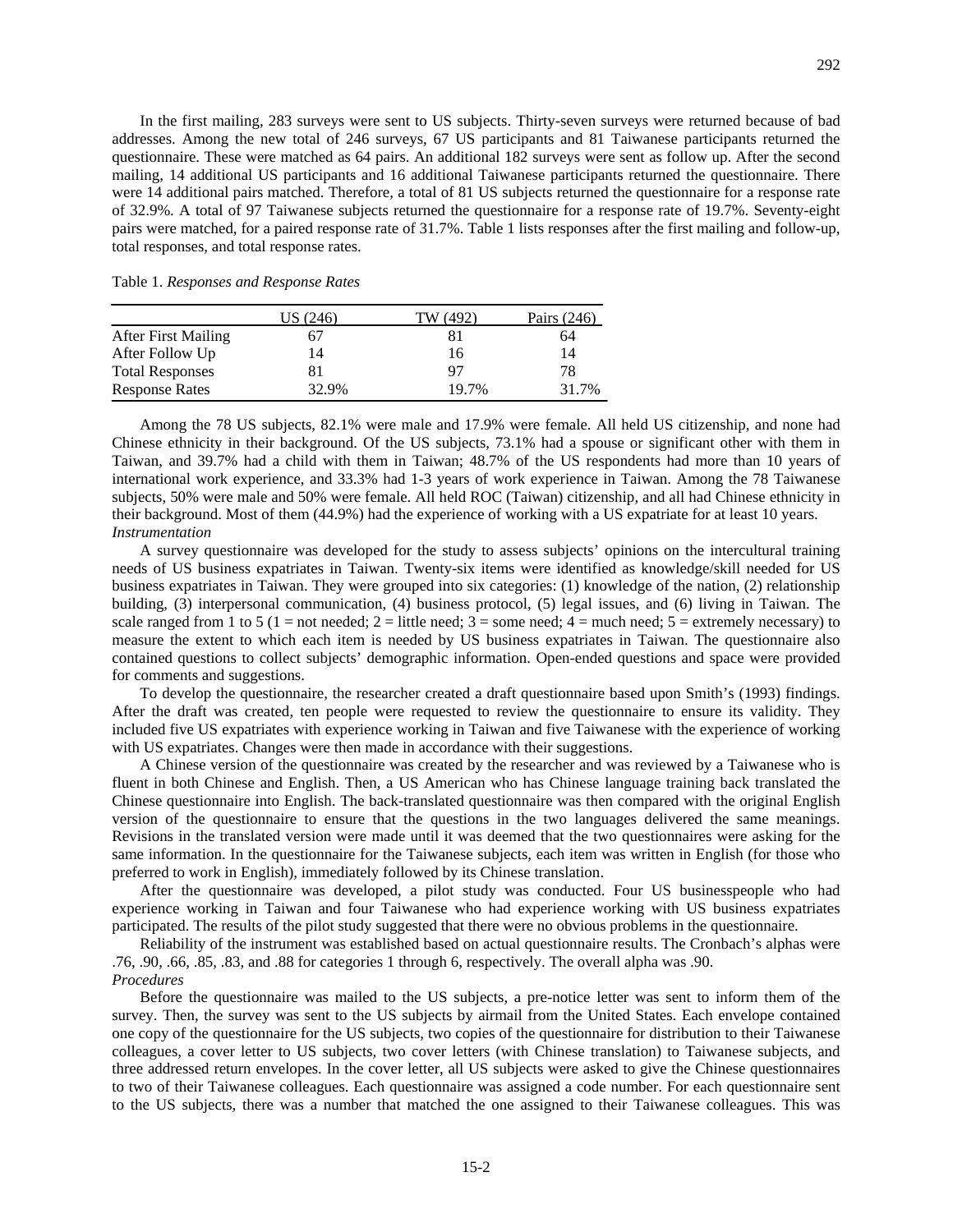intended to help the researcher pair US participants with Taiwanese participants. These numbers also served as an identification code to protect the respondents' anonymity. A follow-up contact was made to the US subjects at about four weeks after the first mailing.

*Limitations* 

This study surveyed US business expatriates and their Taiwanese colleagues. However, only 246 US Americans in the American Chamber of Commerce in Taiwan were surveyed. Since the scope of the study was small, generalizbility of study findings is limited to this target population. Moreover, a 31.7% return rate is low. Many subjects who received surveys did not return them. The response rate among the Taiwanese subjects (19.7%) was much lower than the US subjects (32.9%). Because this study asked US expatriates to distribute the questionnaire to Taiwanese subjects, the IRB only approved one follow-up to US subjects. Therefore, a non-respondent investigation was not appropriate due to the anonymity of participants. It is not known if a 100% return rate would have resulted in different findings.

### **Results**

### *To What Extent Are Specific Intercultural Knowledge and Skills Perceived to Be Needed by US Business Expatriates in Taiwan?*

Among the 26 items rated by the US subjects, "the relationship between Taiwan and mainland China" has the highest mean, followed by three items with the same mean: "business ethical standards in Taiwan," "the way business is usually conducted in Taiwan," and "the negotiation strategies used by Taiwanese business people." The top 3 items with the highest means rated by the Taiwanese subjects were "the way business is usually conducted in Taiwan," "how to deal with situations when communication problems occur between them and their Taiwanese associates," and "how to build social relationships with their Taiwanese associates." Both US and Taiwanese subjects perceived "how to communicate with Taiwanese people in Taiwanese" as the least needed for US business expatriates in Taiwan.

# *Do Differences Exist between US Expatriates and Their Taiwanese Colleagues in Terms of the Perceived Importance of These Intercultural Training Needs?*

Data collected from 78 US subjects and 78 Taiwanese subjects were analyzed using matched pairs t-tests. Between-group differences for the overall 26 items and each category were examined. Results from matched pairs ttests indicate that there is a significant difference between the US subjects and Taiwanese subjects in the perceived importance of the overall items,  $t(2027) = 4.597$ ,  $p < .01$ . While the US subjects perceived the items, overall, to be needed more than the Taiwanese subjects did, the difference is quite small (.11). The results of the matched pairs ttest of all items are shown in Table 2. Matched pairs t-tests were also calculated for each category. The results indicate that there is a significant difference between the US and Taiwanese subjects in categories 1, 2, 4, and 5 (see Table 3). US subjects generally perceived "knowledge of the nation," "relationship building," "business protocol," and "legal issues" as more important than Taiwanese subjects did. There were no significant differences between the US and Taiwanese subjects in category 3, "interpersonal communication," and category 6, "living in Taiwan."

| <b>TTC</b><br>◡◡ |   |                  |                |            |                            |  |
|------------------|---|------------------|----------------|------------|----------------------------|--|
| <b>IAT</b>       | ີ | TAT              | ىرد            | uı         |                            |  |
| 3.64             |   | $\sim$<br>ر ر. ر | ∩ኅ<br><u>~</u> | $\sqrt{2}$ | $\epsilon$ $\sim$<br>u<br> |  |

Table 2. *Matched Pairs t-Test for All Items (n = 78)*

| Table 3. Matched Pairs t-Test by Category ( $n = 78$ ) |  |  |  |  |  |
|--------------------------------------------------------|--|--|--|--|--|
|--------------------------------------------------------|--|--|--|--|--|

|                   |     | TW        |      |      | US   |                                |
|-------------------|-----|-----------|------|------|------|--------------------------------|
|                   | df  | <b>SD</b> | М    | SD   | M    | Category                       |
| $.002**$<br>3.085 | 467 | .90       | 3.47 | .85  | 3.63 | 1. Knowledge of the Nation     |
| $.043*$<br>2.038  | 233 | .69       | 3.94 | .83  | 4.08 | 2. Relationship Building       |
| $-1.226$<br>.221  | 389 | 1.11      | 3.05 | 1.03 | 2.98 | 3. Interpersonal Communication |
| $.002**$<br>3.065 | 233 | .72       | 3.97 | .77  | 4.17 | 4. Business Protocol           |
| $.000**$<br>4.474 | 311 | .74       | 3.76 | .78  | 3.94 | 5. Legal Issues                |
| .459<br>.741      | 389 | .82       | 3.48 | .71  | 3.52 | 6. Living in Taiwan            |
|                   |     |           |      |      |      |                                |

Note.  ${}^*p < .05.$   ${}^{**}p < .01.$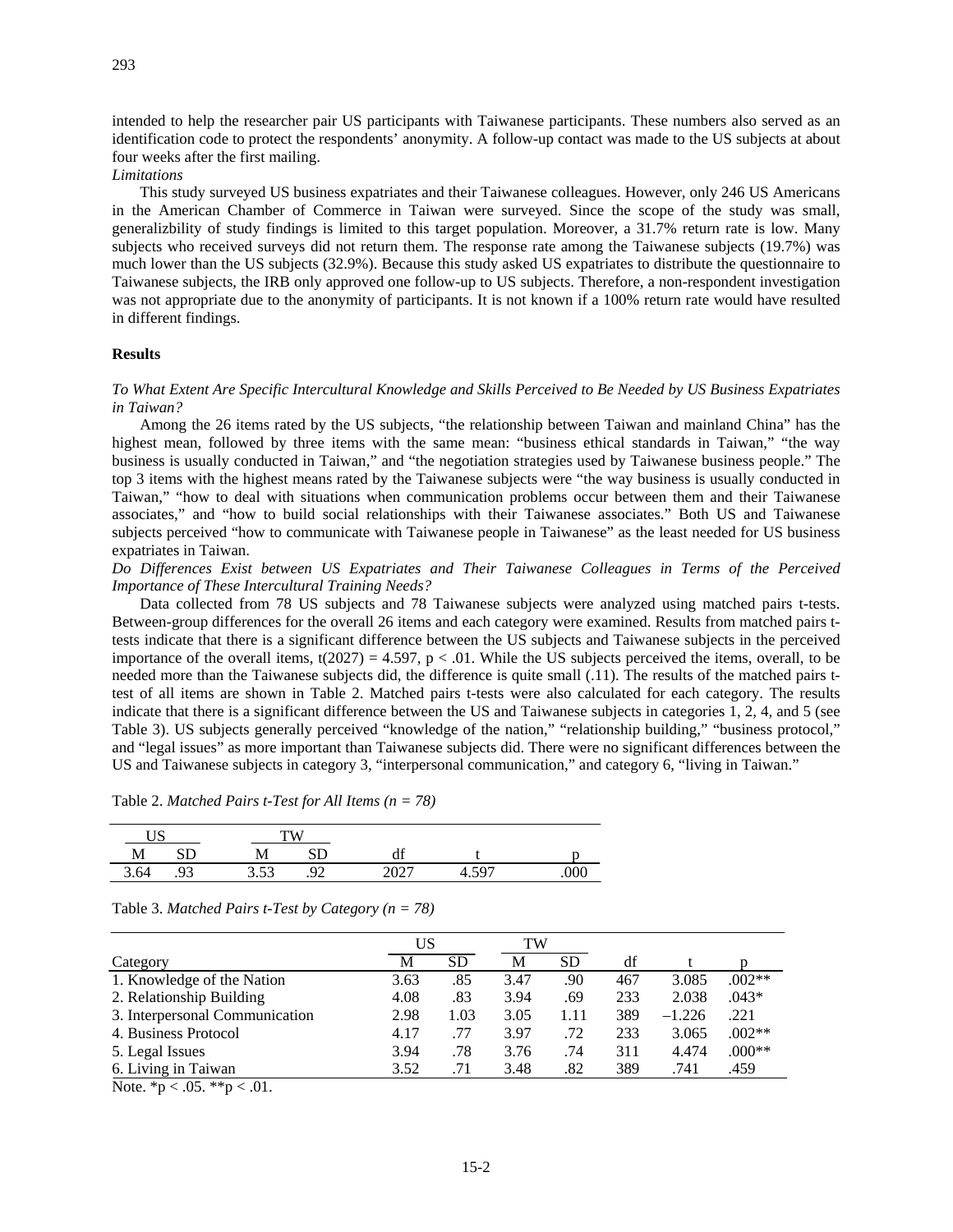### **Discussion**

This study found that both US expatriates and their Taiwanese colleagues believed that it is necessary for US expatriates to acquire knowledge and skills in all the six areas of the survey. US subjects generally believed that the overall items are needed more than their Taiwanese colleagues did. They particularly perceived more need in categories "knowledge of the nation," "relationship building," "business protocol," and "legal issue." This can be explained perhaps by the fact that, since the US subjects themselves are business expatriates, naturally they experience a strong need to acquire cross-cultural knowledge and skills, particularly in those four areas. *Knowledge of the Nation* 

The study agrees with Brislin and Yoshida (1994) that intercultural training should provide knowledge or facts of a target culture. This also supports Goodman's (1994) suggestion that cultural-specific training include the history, geography, and politics of the host country. Both groups in this study suggested that it is important to know the people in Taiwan. This item was not listed on the questionnaire; it should be considered for inclusion in future research. This study also confirmed Smith's (1993) finding that US business expatriates need to understand the relationship between Taiwan and mainland China, and the role of the United States in Taiwan-China relations. *Relationship Building*

The Taiwanese have a longer-term view of business than US Americans (Hofstede, 2001). Since good relations and friends are important to the Taiwanese, they generally put more time into relationship building before doing business (Smith, 1993). Results of the study are congruent with Smith's (1993) conclusion that it is critical for US expatriates to know how to build relationships and trust with their Taiwanese counterparts. This study found knowledge/skills in "relationship building" and "interpersonal communication" to be important learning needs for US expatriates. This indicates that adjustment to interacting with host-country nationals is essential to expatriate adjustment (Black, Gegersen & Mendenhall, 1992).

### *Interpersonal Communication*

Previous literature reported that business expatriates should be aware of different communication styles between cultures (Goodman, 1994). They need to learn the verbal and non-verbal languages of the host country (Brislin & Yoshida, 1994; Goodman, 1994). This study found that it is important for US expatriates to understand different communication patterns across cultures and learn how to deal with situations when communication problems occur. In terms of language training, since many US expatriates communicate with their Taiwanese associates in English, it is not critical for US expatriates to learn Mandarin or Taiwanese. US expatriates need to learn how to communicate in Mandarin if they are on an extended assignment; however, if they plan to stay in Taiwan for a short time (less than 2 years), they can get by with only English. This study found low importance from both groups for US expatriates to acquire Taiwanese language skill despite the fact that it is a major dialect in Taiwan. Although it is not a necessity, some respondents suggested that US expatriates will find it helpful if they can communicate with Taiwanese people in Taiwanese.

### *Business Protocol*

Smith (1993) found that one theme for US business expatriates success in Taiwan was to know Taiwan's business protocol. The current study provides evidence of the importance of understanding Taiwan's business protocol for US expatriates. Items grouped in "business protocol" and "legal issue" are learning needs related to work. This indicates that work adjustment is an important dimension of expatriate adjustment (Black et al., 1992). *Legal Issue* 

When doing business, Taiwanese tend to believe in the importance of good relationships, while US Americans tend to emphasize rules and laws (Kenna & Lacy, 1994; William & Bent, 1996). Taiwan's legal system is quite different from that of the United States. Smith (1993) stated that legal issues were recognized as learning needs, but they were not considered as a critical factor to US business expatriates' success in Taiwan. Findings of the current study show that both US expatriates and their Taiwanese colleagues perceived legal issues to be important learning needs for US expatiates in Taiwan. This does not contradict Smith's findings. It may not be critical, but it is important for US expatriates to know legal issues in Taiwan.

### *Living in Taiwan*

In the three-dimensional model of expatriate adjustment proposed by Black et al. (1992), besides work adjustment and interaction adjustment, the third dimension was environment adjustment. In this study, items in "living in Taiwan" were learning needs related to adjustment to the general non-work environment. They were found to be important learning needs for US expatriates in Taiwan.

Another noteworthy finding is that some Taiwanese participants stated that US expatriates were too arrogant. They seemed to believe that they were superior to Taiwanese and did not respect them or their culture. Even some US participants pointed out that US expatriates needed to be aware of cultural differences and learn to respect a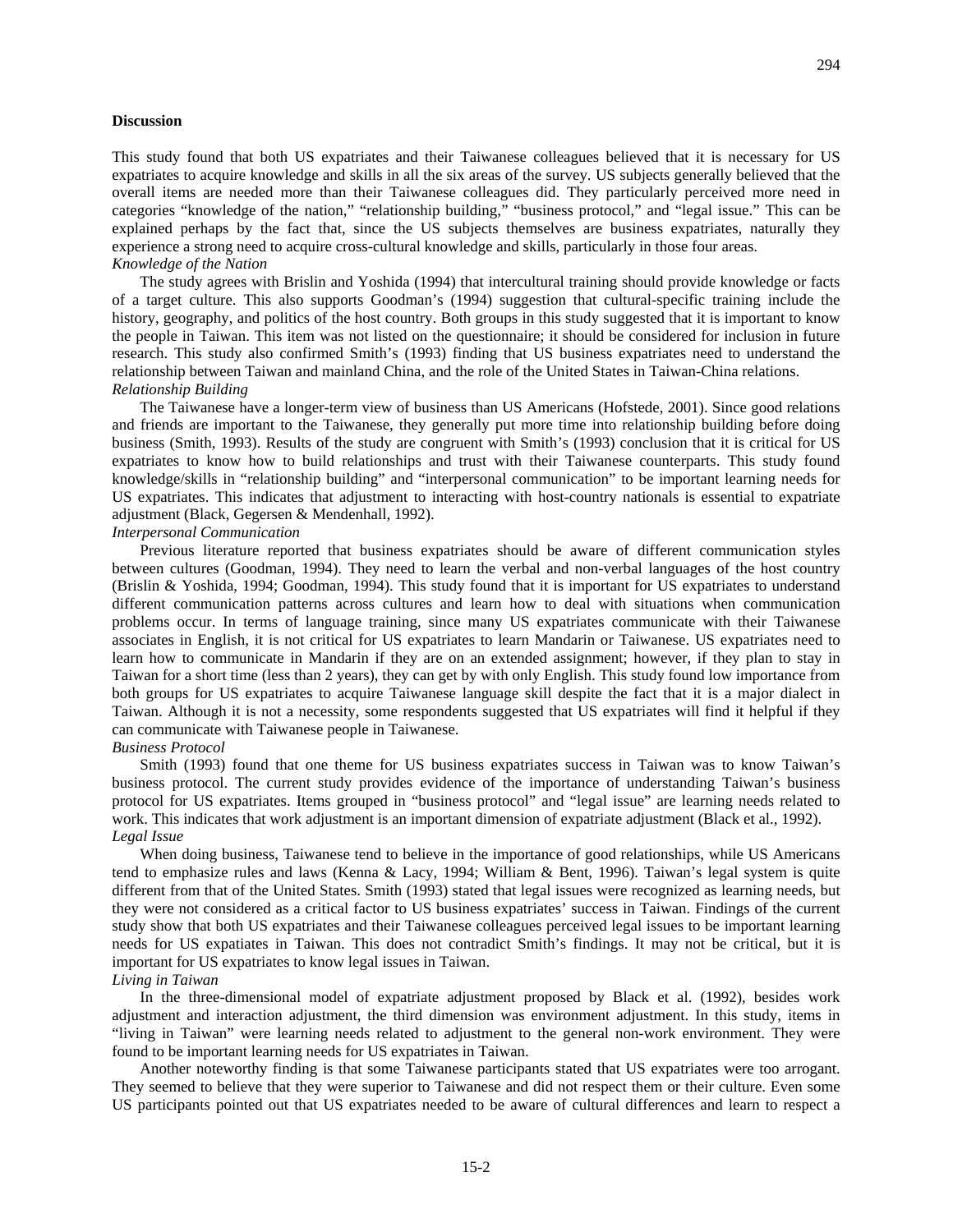different culture. This indicates that there is a lack of cultural-general sensitivity, perhaps arising from a lack of training, among US expatriates.

# **Conclusions**

This study found that both US expatriates and their Taiwanese colleagues believed that US expatriates need to acquire knowledge and skills in: (1) knowledge of the nation, (2) relationship building, (3) interpersonal communication, (4) business protocol, (5) legal issues, and (6) living in Taiwan. US expatriates believed that they had a need for more knowledge overall and in four of the areas than did their Taiwanese colleagues: knowledge of the nation, relationship building, business protocol, and legal issue**.** The study also found that US expatriates are in need of intercultural training; however, their companies have not paid enough attention to this area. Not only is cultural-specific training needed, but there is also a lack of cultural-general training among US expatriates in Taiwan.

# **Recommendations for HRD Practice and Research**

The following suggestions are recommended for practitioners when developing and implementing intercultural training for US business expatriates going on assignment to Taiwan.

- 1. The training should include the general knowledge or facts about Taiwan. US expatriates need to know the history, geography, and politics of Taiwan. They need to know the different groups of people in Taiwan, as well as regional cultural differences of Taiwan. It is particularly important for US expatriates to know the relationship between Taiwan and mainland China, Taiwan and the United States, and the role of the United States in Taiwan-China relations.
- 2. The training should provide US expatriates with the knowledge and skills in building relationships with their Taiwan associates. US expatriates need to understand the importance of family and friends to the Taiwanese. They need to know the role of social relationships in business and learn how to build and maintain good relationships with their Taiwanese associates.
- 3. The training should include the knowledge and skills in interpersonal communication. US expatriates need to understand that there are different communication styles between cultures and know the communication patterns of Taiwanese people. It is very important for them to know how to deal with situations when communication problems occur between them and their Taiwanese associates.
- 4. The training should include Taiwan's business protocol. This includes the way business is usually conducted in Taiwan, how business meetings are usually conducted, and the negotiation strategies used by Taiwanese business people.
- 5. The training should include legal issues related to doing business in Taiwan. US expatriates need to know about Taiwan's legal system, the use of contracts in Taiwan, business ethical standards in Taiwan, and Taiwan's government regulations for business.
- 6. The training should provide US expatriates with information about living in Taiwan. This includes the life styles of people in Taiwan, the food and dining conditions, the commuting conditions, the housing conditions, and the schooling conditions in Taiwan. The training should provide information about the social support available to US expatriates in Taiwan and how to access it. The training also should inform US expatriates about how to cope with natural disasters, such as typhoons and earthquakes.
- 7. US business expatriates need intercultural training. Companies working across country borders should pay more attention to this training. In addition to cultural-specific training, companies should provide culturalgeneral training for their expatriates.

There is a need to study a broader group of US expatriates in Taiwan. This will add validity and expand generalizability of these findings. Future research should expand the questionnaire used to include the items that surfaced in this study in response to the open-ended questions. Second, a model for Taiwan culture training should be developed and its effectiveness should be evaluated. Future studies can focus on the development and refinement of the model. Another suggestion is that although there has been an abundance of literature on intercultural training, rarely has research been done on Taiwan cultural-specific training. More studies need to be done in this area. For instance, future research can investigate the intercultural training needs of US expatriates in different occupations. Future research also can examine the relationship between intercultural training and gender. Finally, there is a lack of theory developed in the literature on intercultural training. More research needs to be done to generate knowledge that can contribute to theory building in intercultural training, especially in Taiwan cultural-specific training.